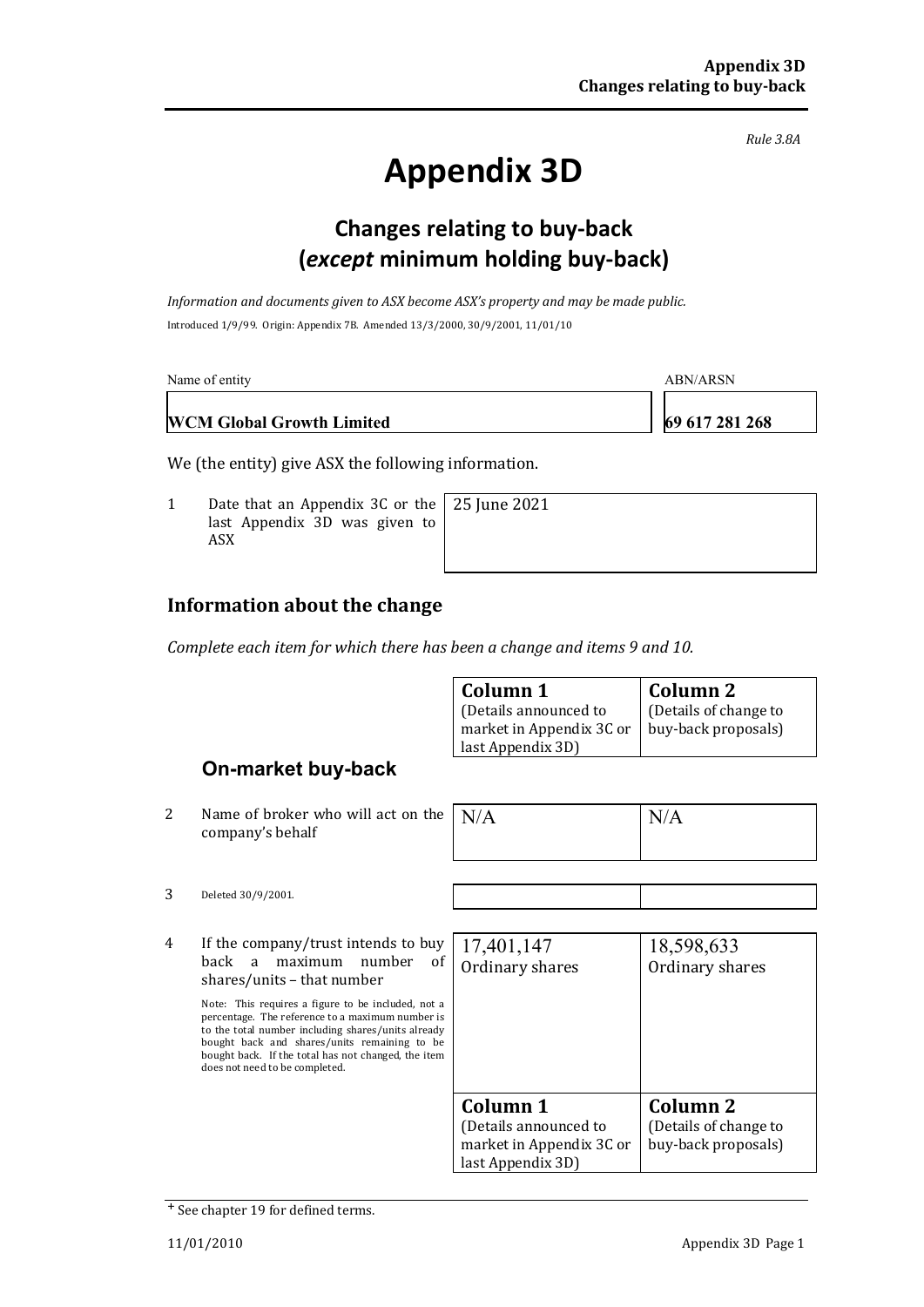| 5 | If the company/trust intends to buy<br>maximum<br>number of<br>back<br>a<br>shares/units<br>the<br>number<br>$\overline{\phantom{a}}$<br>remaining to be bought back                                           | 17,041,147<br>Ordinary shares                                                                    | 18,598,633<br>Ordinary shares                                                                    |
|---|----------------------------------------------------------------------------------------------------------------------------------------------------------------------------------------------------------------|--------------------------------------------------------------------------------------------------|--------------------------------------------------------------------------------------------------|
| 6 | If the company/trust intends to buy-<br>back shares/units within a period of<br>time - that period of time; if the<br>company/trust intends that the buy-<br>back be of unlimited duration - that<br>intention | The<br>Company<br>intends to buy-back<br>shares in the period<br>26 June 2021 to 26<br>June 2022 | The<br>Company<br>intends to buy-back<br>shares in the period<br>27 June 2022 to 26<br>June 2023 |
| 7 | If the company/trust intends to buy<br>back shares/units if conditions are<br>met - those conditions                                                                                                           | N/A                                                                                              | N/A                                                                                              |

#### **All buy-backs**

8 Any other change

| N/A | N/A |
|-----|-----|
|     |     |
|     |     |
|     |     |
|     |     |

9 Reason for change

To maintain flexibility with regard to capital management

<sup>+</sup> See chapter 19 for defined terms.